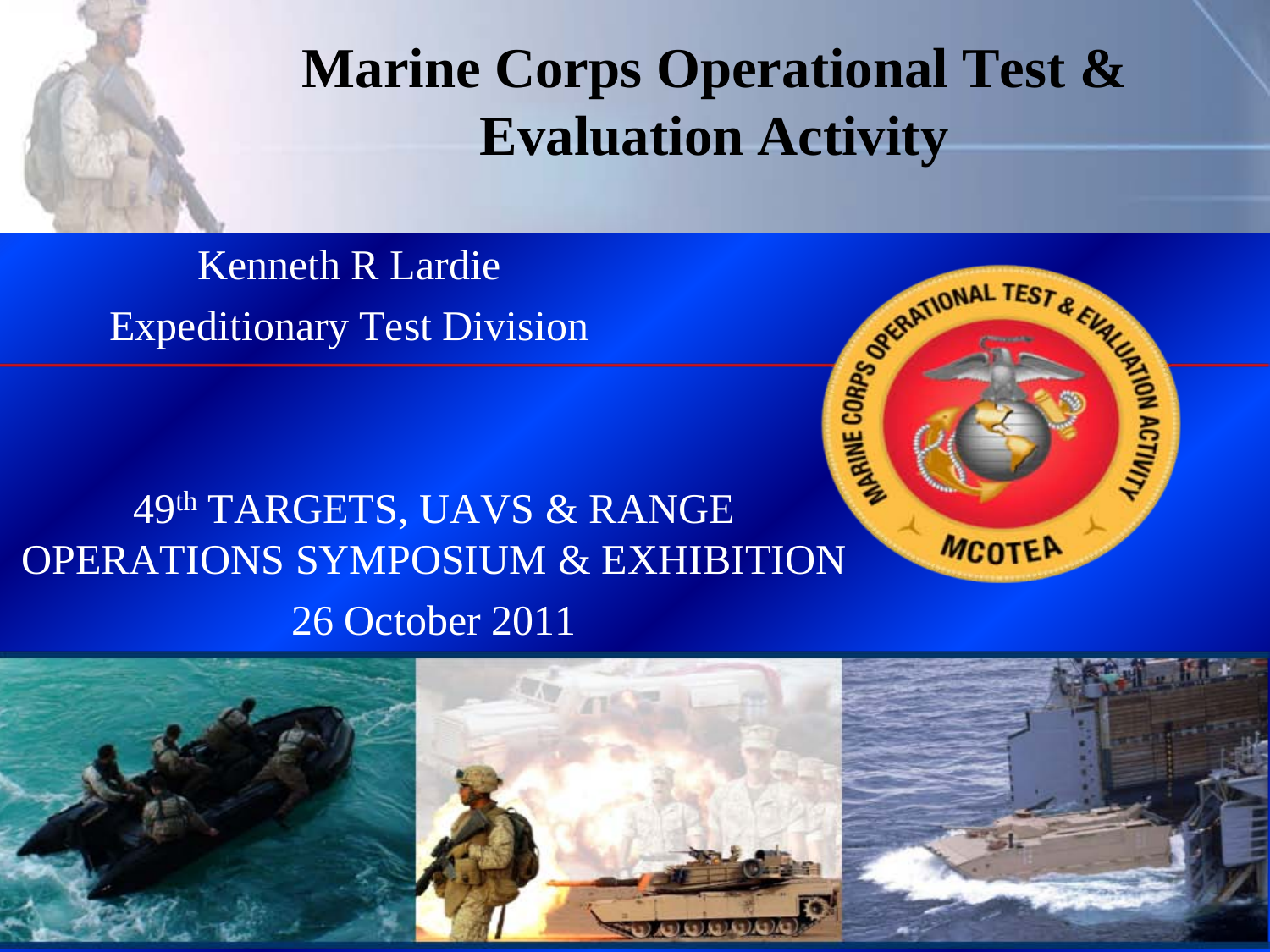



- **Mission and Vision**
- **Organization**
- **Resources**
- **Programs**
- **Working Relationships**
- **Test and Evaluation Process**
- **Operational Testing Requirements and Objectives**
- **Budget Impacts on Test and Training**
- **Questions**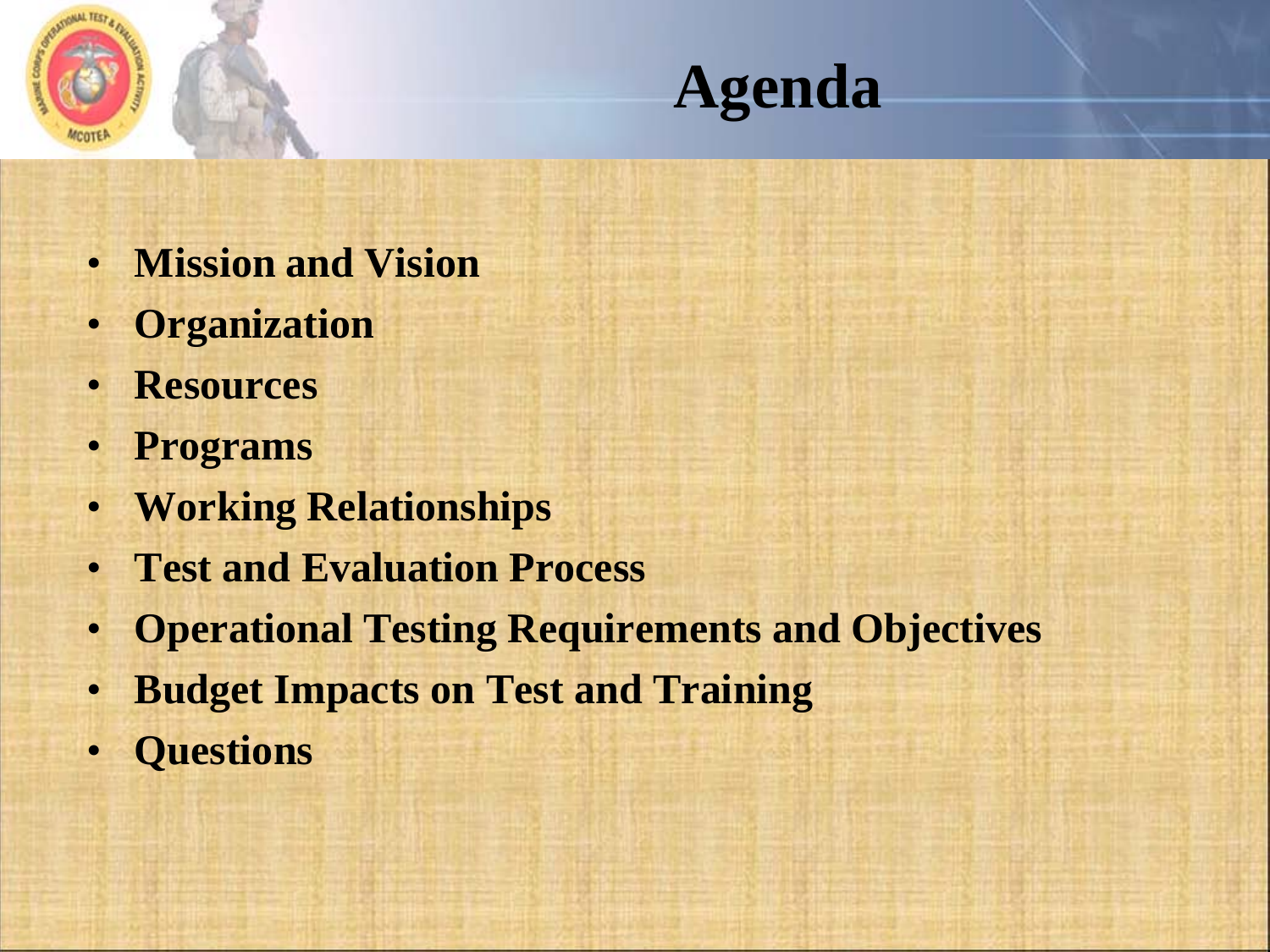

## **Mission & Vision**



#### **Mission**

**MCOTEA provides operational testing and evaluation for the Marine Corps and conducts additional testing and evaluation as required to support the Marine Corps mission to man, train, equip, and sustain a force in readiness.** 

#### **Vision**

- **MCOTEA will be the Marine Corps leader in all aspects of realistic operational test and evaluation of material system capabilities throughout a material system's life cycle. Our highly trained, professional workforce will be a voice for the Operating Force Marine, enabling informed decisionmaking, and ensuring always that our test reports accurately and objectively describe what we know and don't know about the Operational Effectiveness and Suitability of the materiel solution we evaluate.**
- **MCOTEA will be a source for objectivity in the Marine Corps and, where appropriate, DoD's acquisition process. Our expertise, professionalism, and integrity will make us a sought-after partner within the DoD acquisition community.**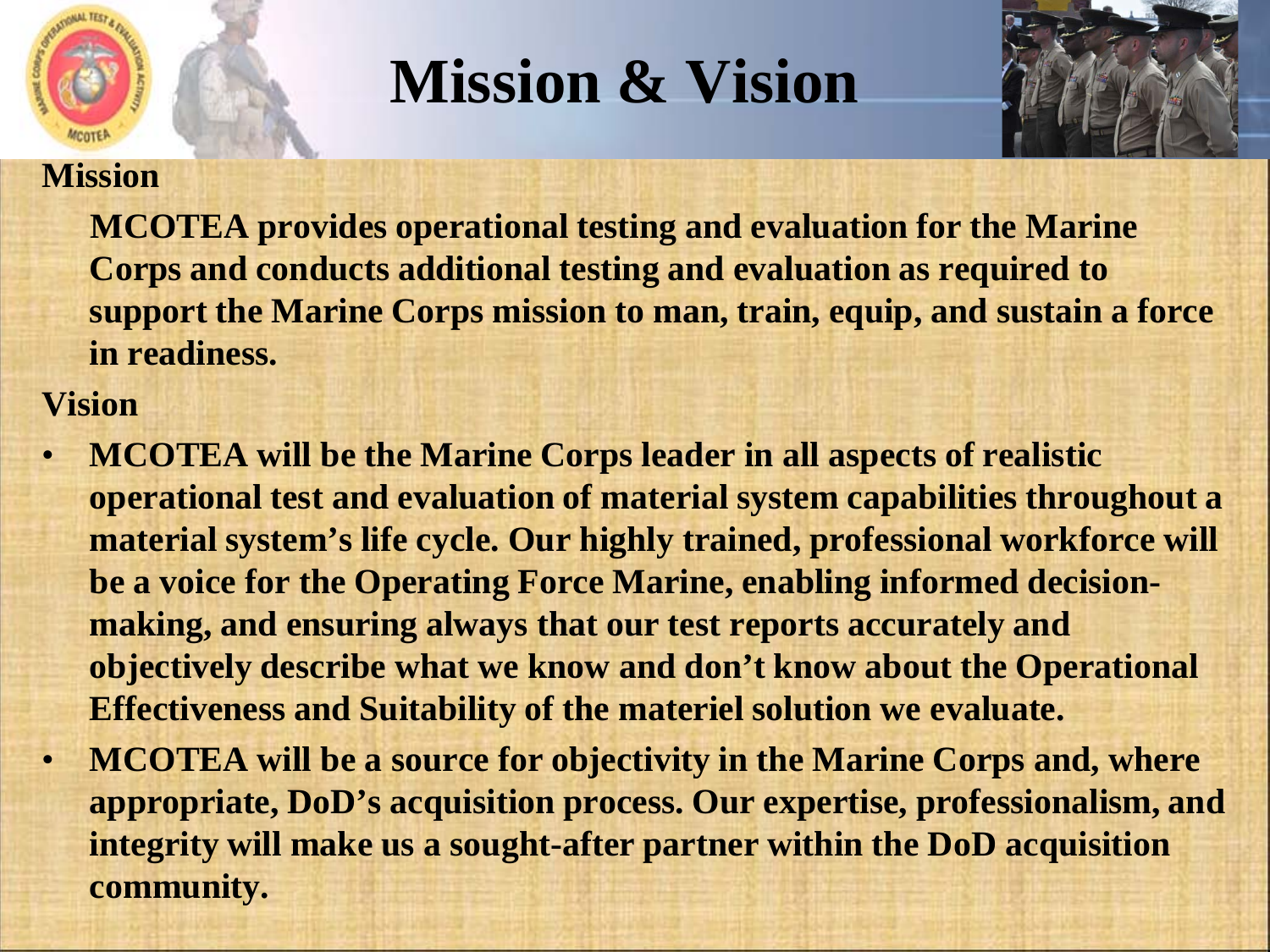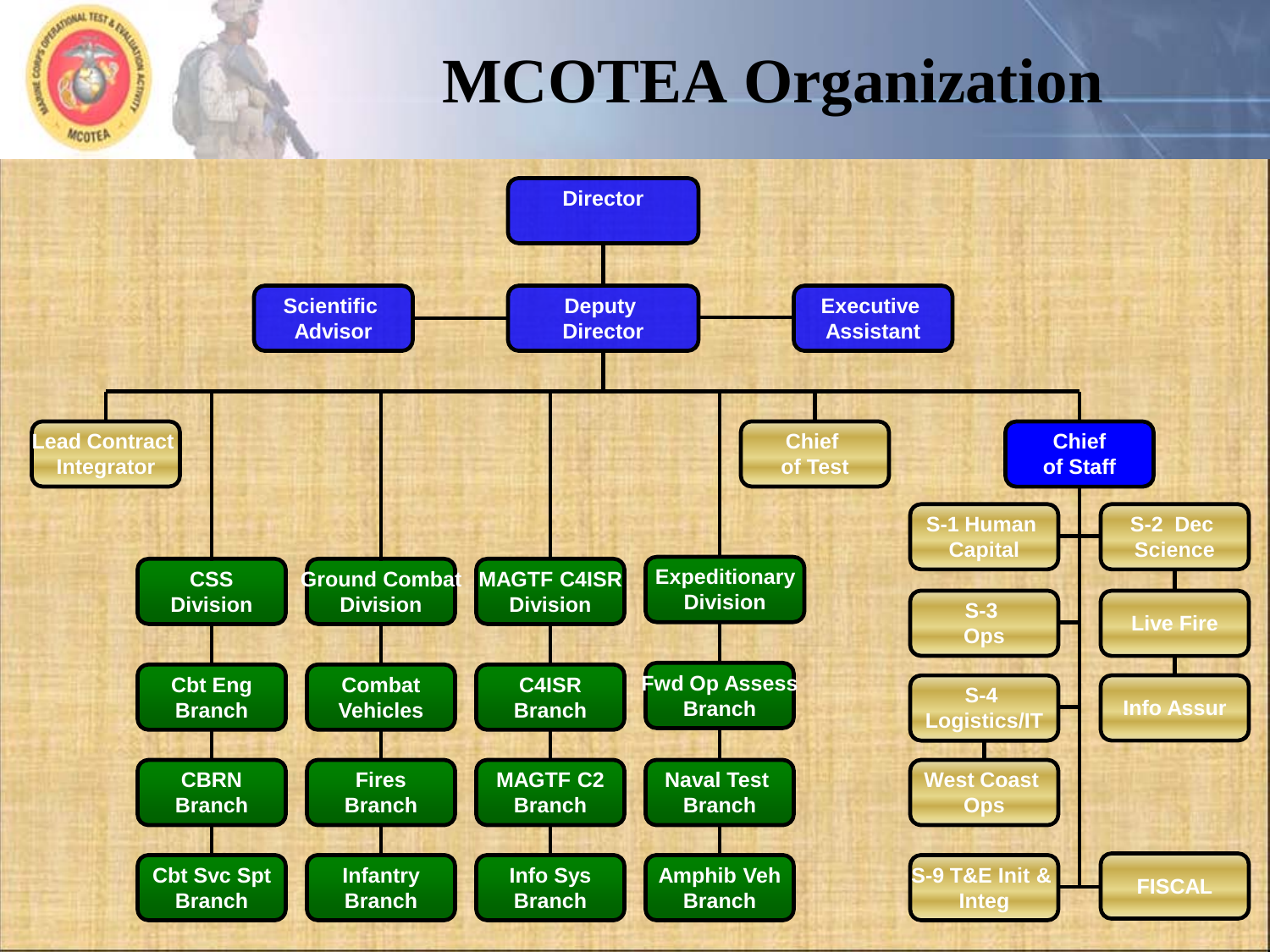

## **MAGTF C4ISR Division**

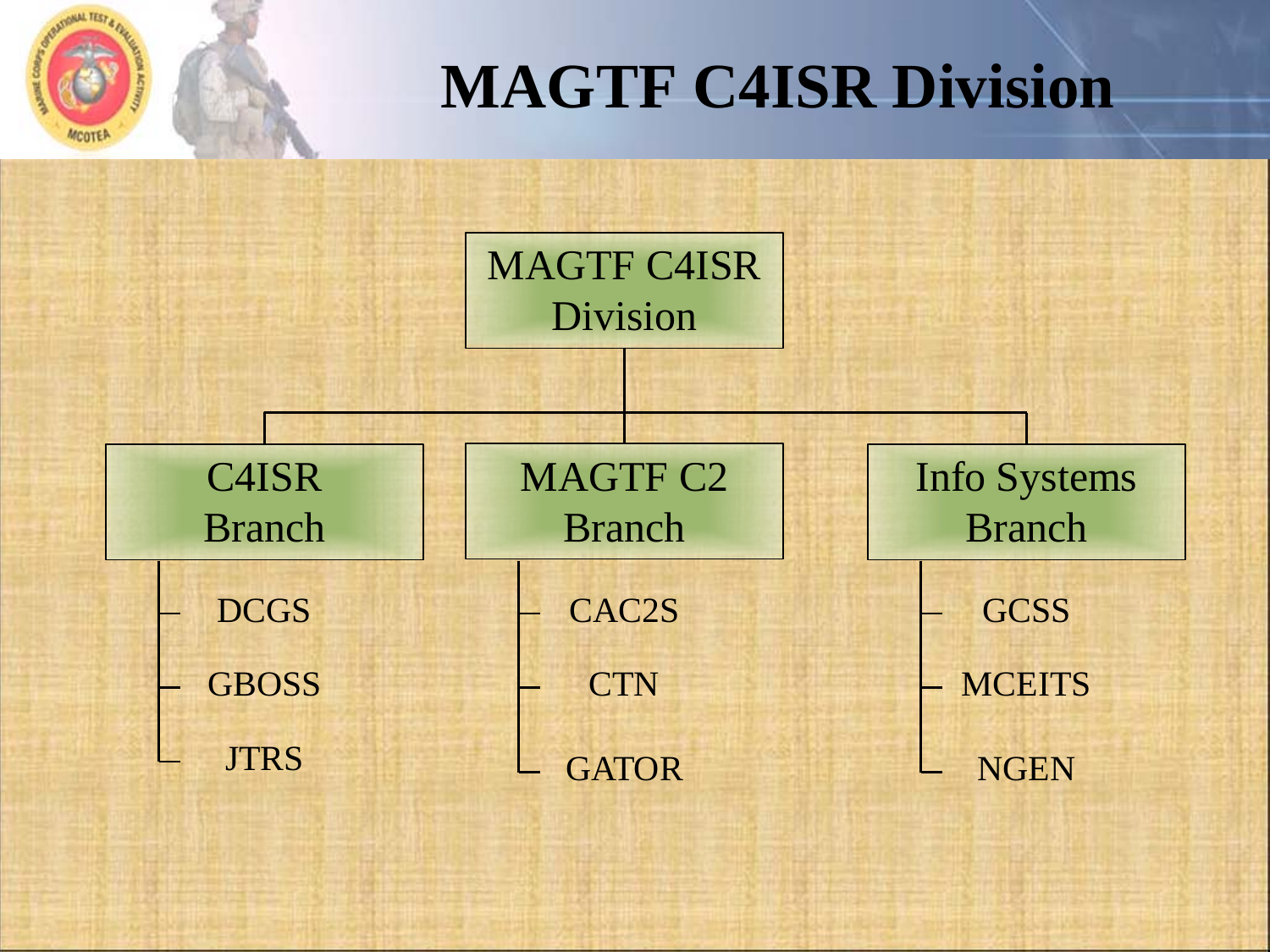

### **Ground Combat Division**

Ground Combat Division

Combat Vehicles Branch

> FOLAV (LAV-ATM) Tank Upgrades – NLWS

Fires Branch

(OI & MPM) **Mortars** Upgrade FSS/FSA

**STS** SMAW II

Infantry

Branch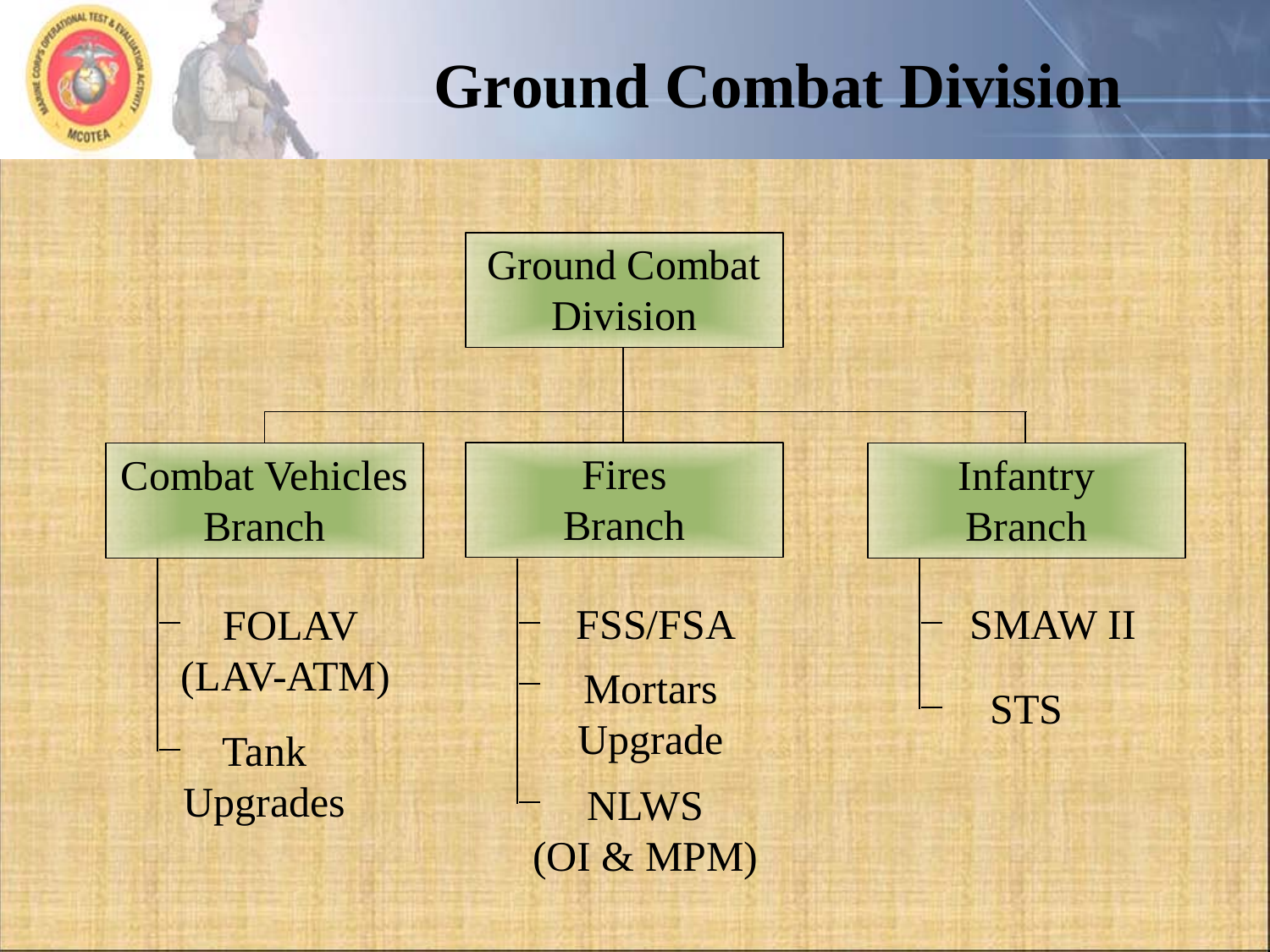

## **CSS Division**

Combat Service Support Division

Combat Engr Branch

M9 ACE

R2C Family of **Systems** 

MTVR/LVSR AFES

Chem-Bio-Rad-Nuclear Defense Branch

JBTDS-SS <u>L</u> MRAP

UIPE I1

DR-SKO

Cbt Service Spt Branch

JLTV

LVSR

EPLS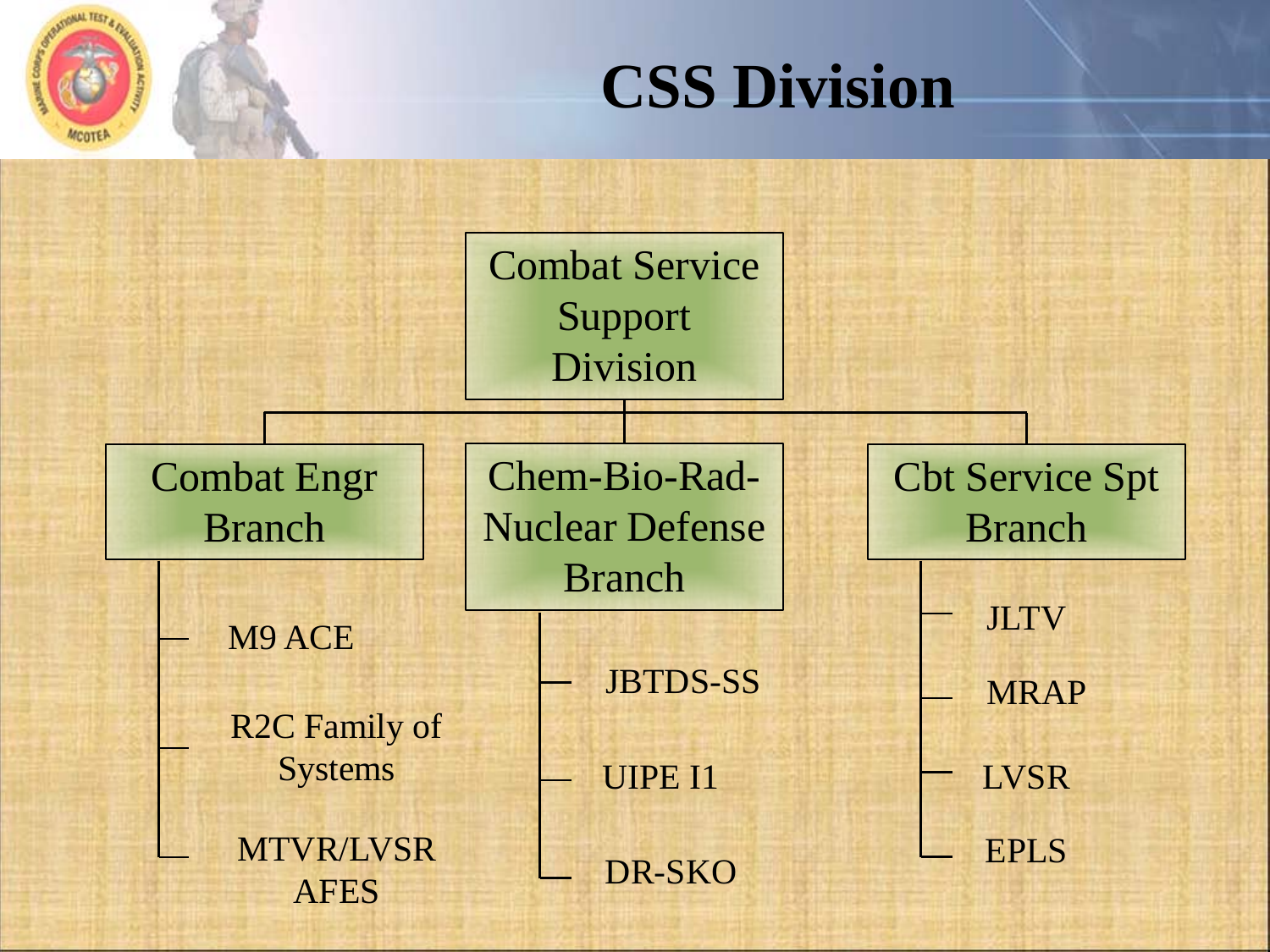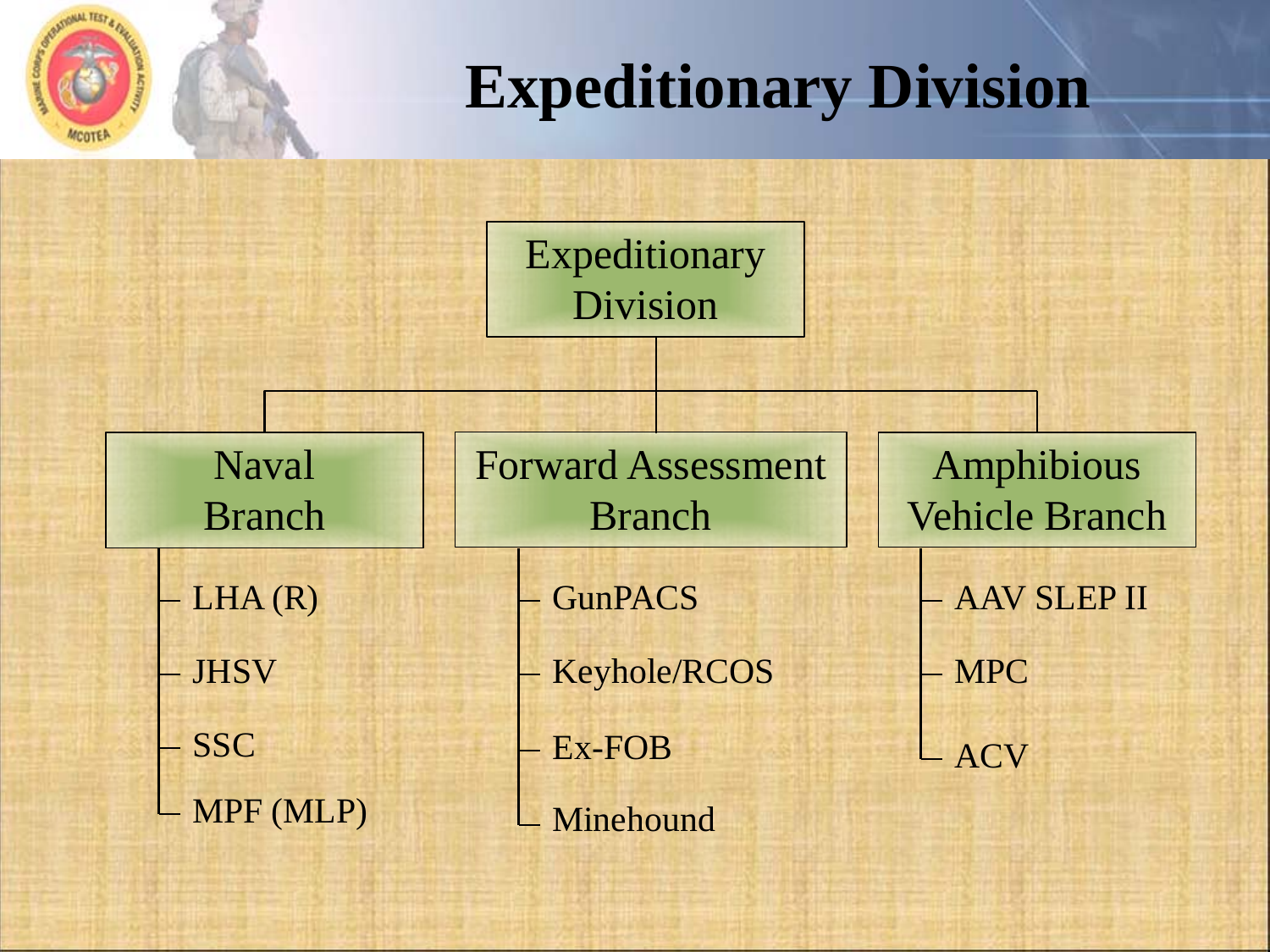

### **Activity Level Support**

**Staff** Support

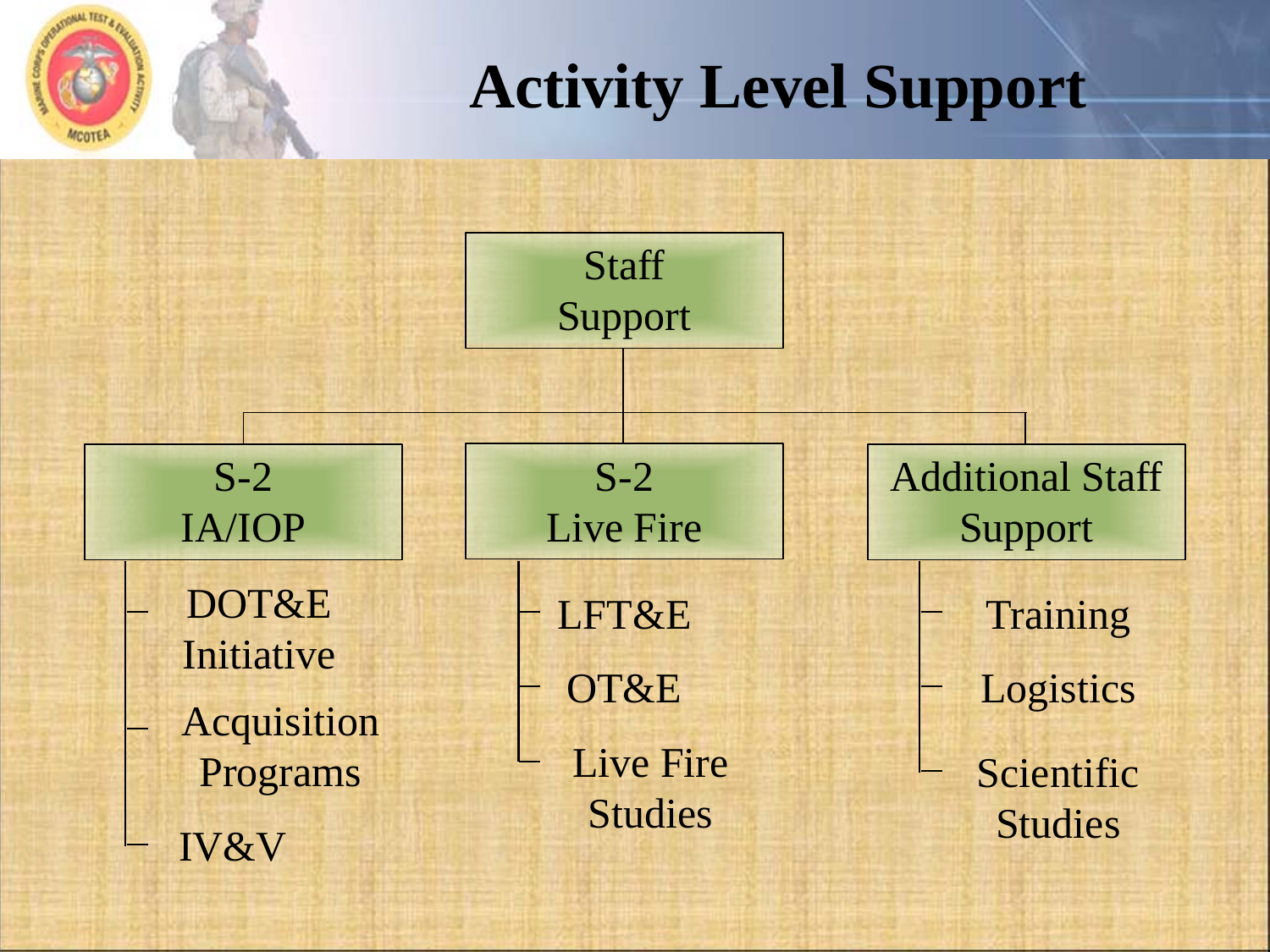

## **RESOURCES**

- **Facilities / Equipment**
	- **Headquarters: Quantico, VA**
		- **Test Support Facility at Camp Wilson, 29 Palms, CA**
		- **Test Support Facility at Del Mar (21 Area), Camp Pendleton, CA.**
	- **Test Instrumentation**
		- **Portable Data Collection Suites**
		- **Data Instrumentation Vehicle**
		- **Web-based, data repository**
- **Personnel**
	- **Mix of active duty Marines and government civilians**
		- **28 Active duty Marines**
		- **42 Government civilians**

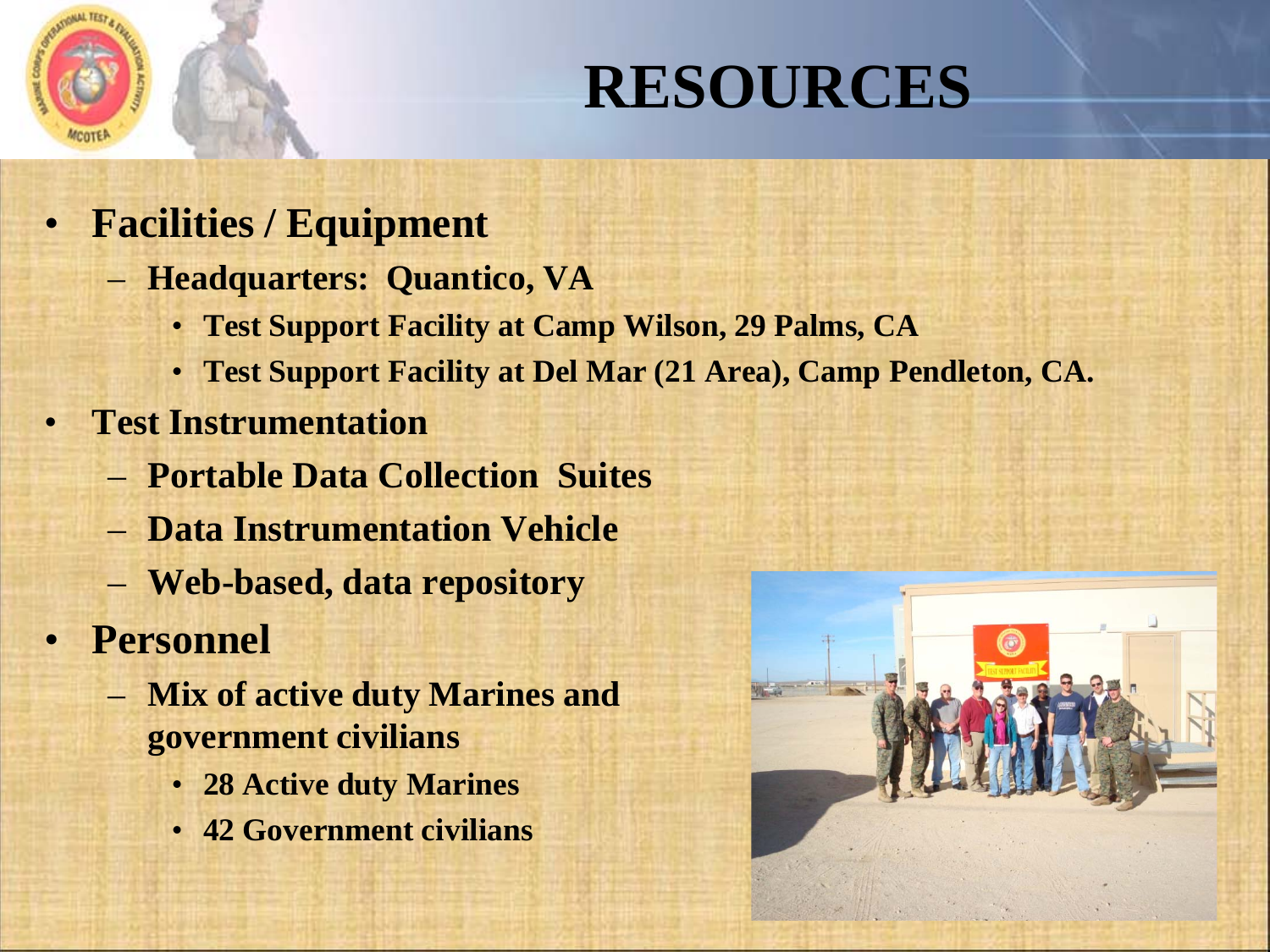

## **Distribution of T&E Efforts by Acquisition Phase**



**Programs Supported:**

**ACAT 1 thru ACAT IV, AAP's, UNS, USON, and Forward Operational Support Currently supporting 125 programs.**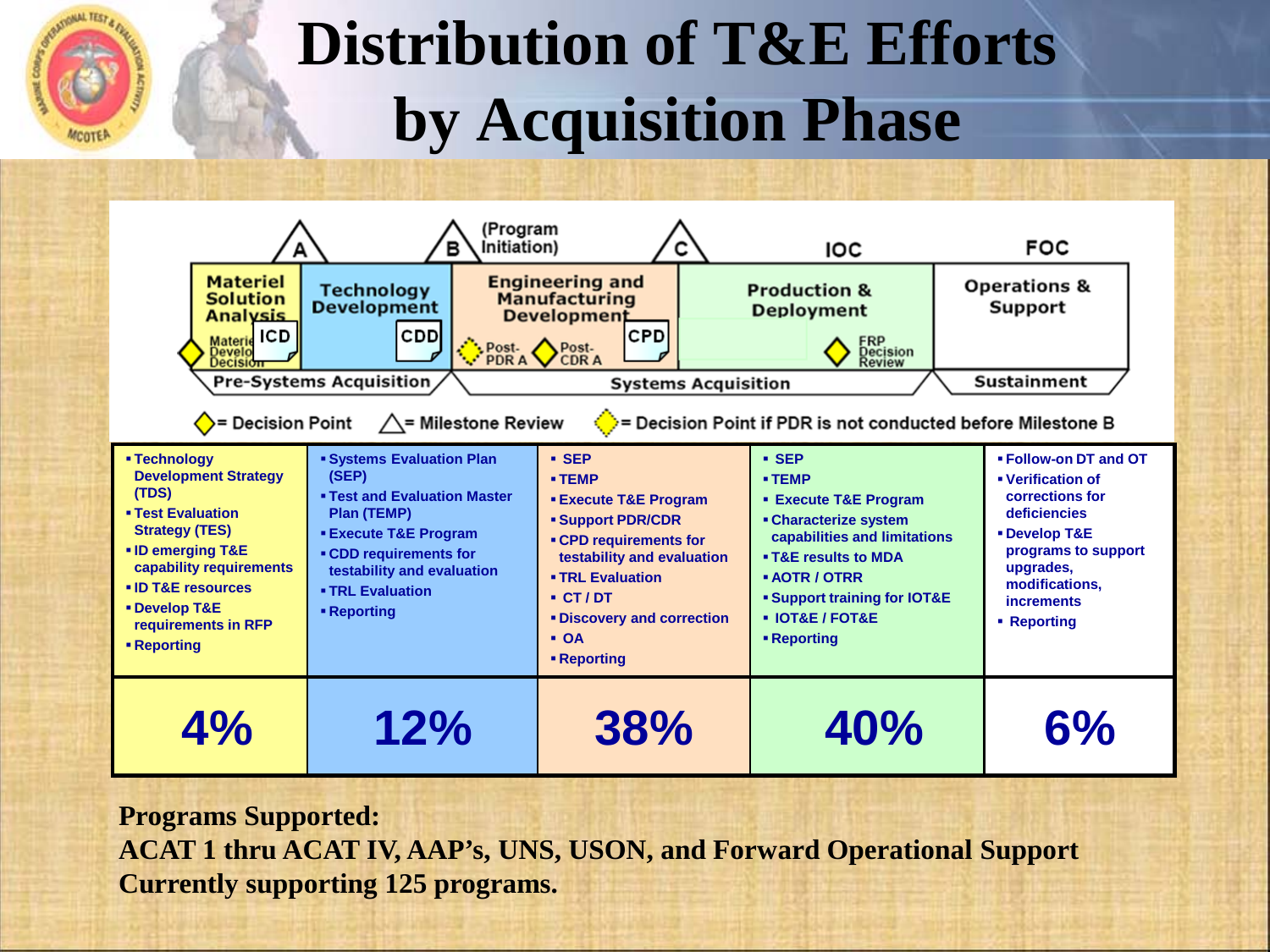

## **Organizational Relationships**

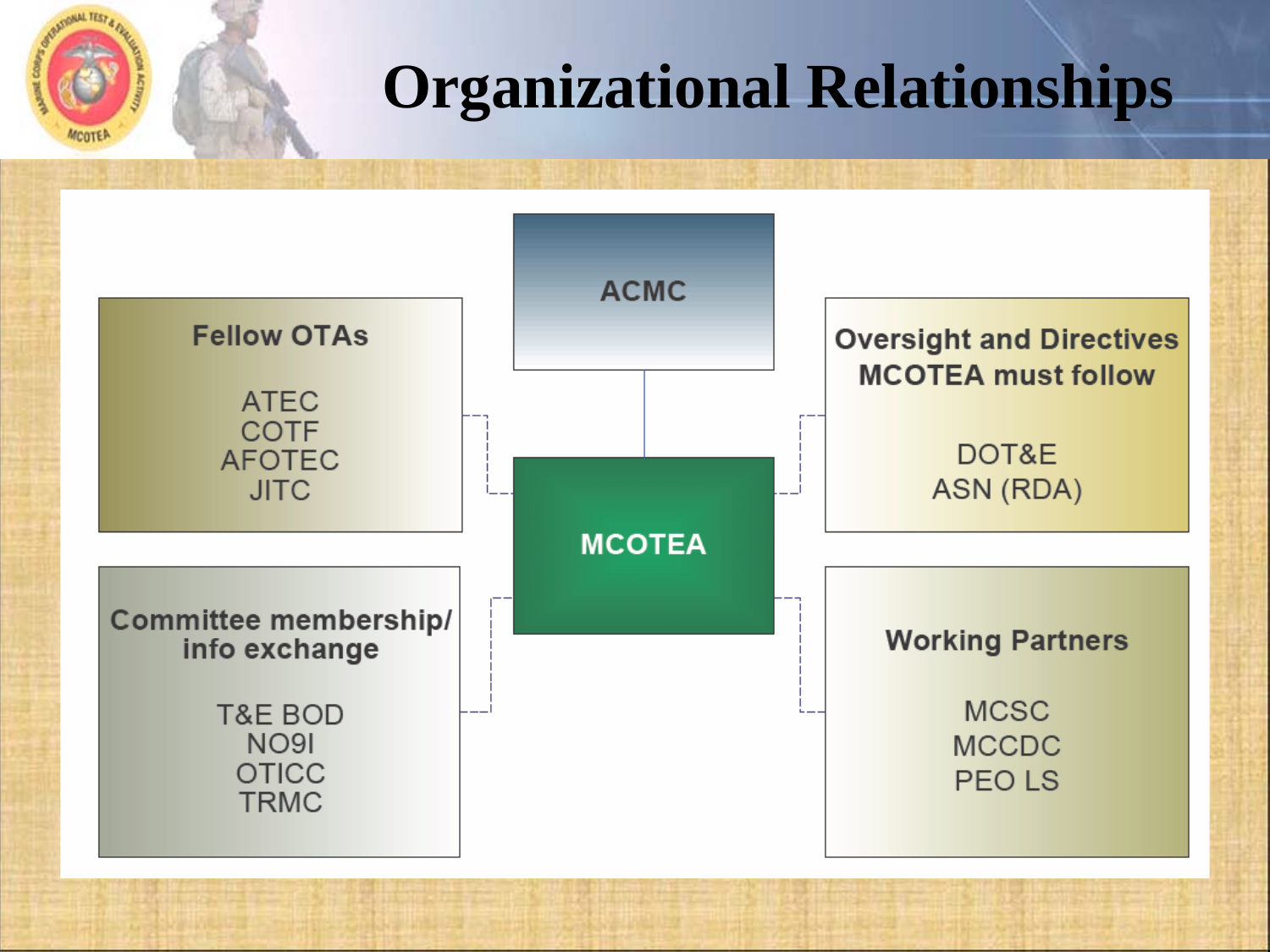

# Test & Evaluation Processes



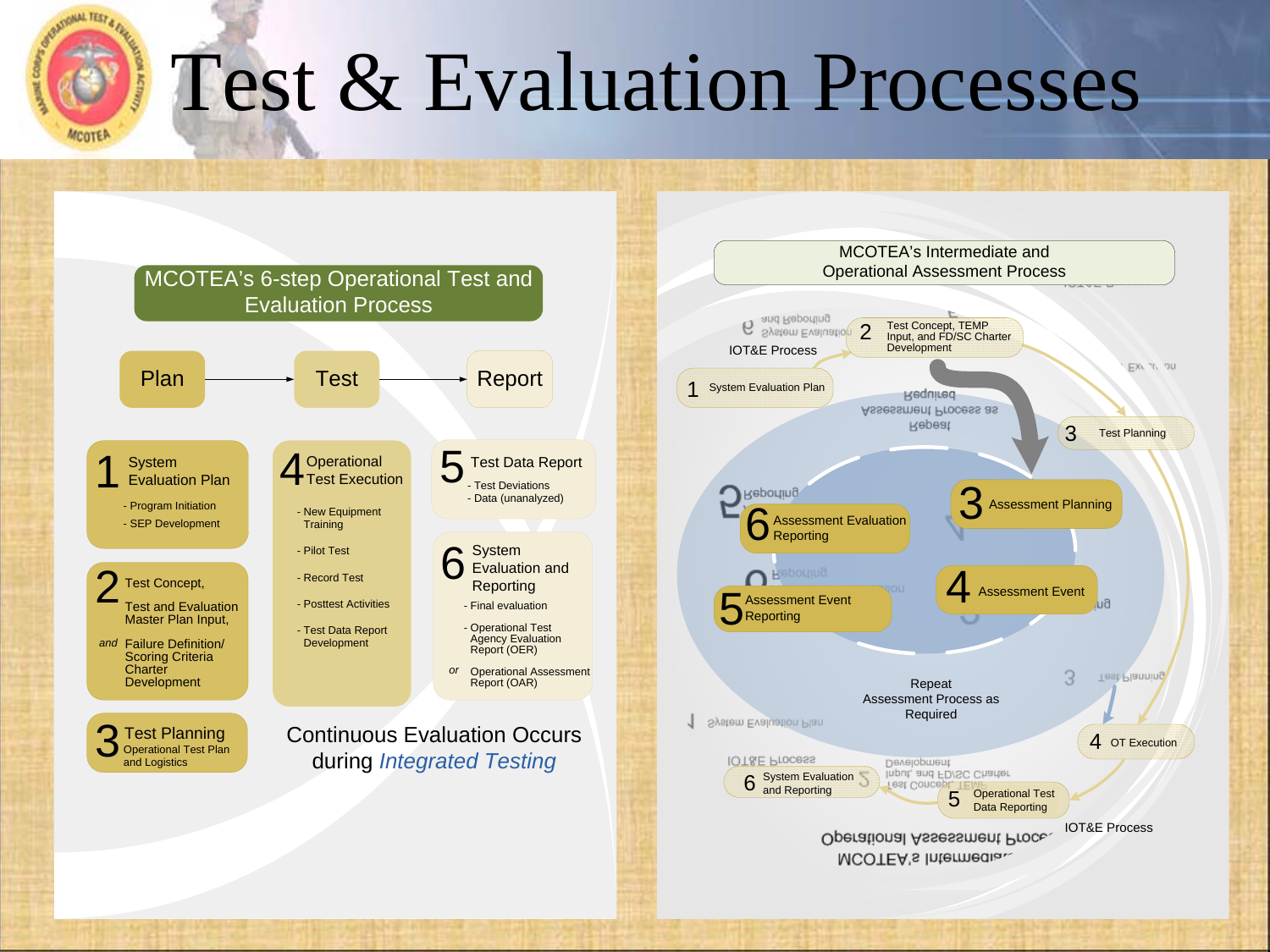

#### **Operational Testing Requirements and Objectives**

- **Top-level requirements for adequate operational testing:**
	- **employ a production-representative system in realistic operating conditions with typical Marine operators and maintainers**
	- **collect data that accurately describes the test conditions and system performance results**
	- **analyze the data independently and without bias for use in system evaluation**
- **Top-level requirements for objective system evaluation:**
	- **collect and evaluate information from a variety of developmental and operational test events**
	- **determine if thresholds in the approved capabilities documentation and Critical Operational Issues have been satisfied**
	- **determine the system's Operational Effectiveness (OE), Operational Suitability (OS), and Operational Survivability (OSur)**
	- **assess system effects on combat operations**
	- **provide any additional information on the system's operational capabilities**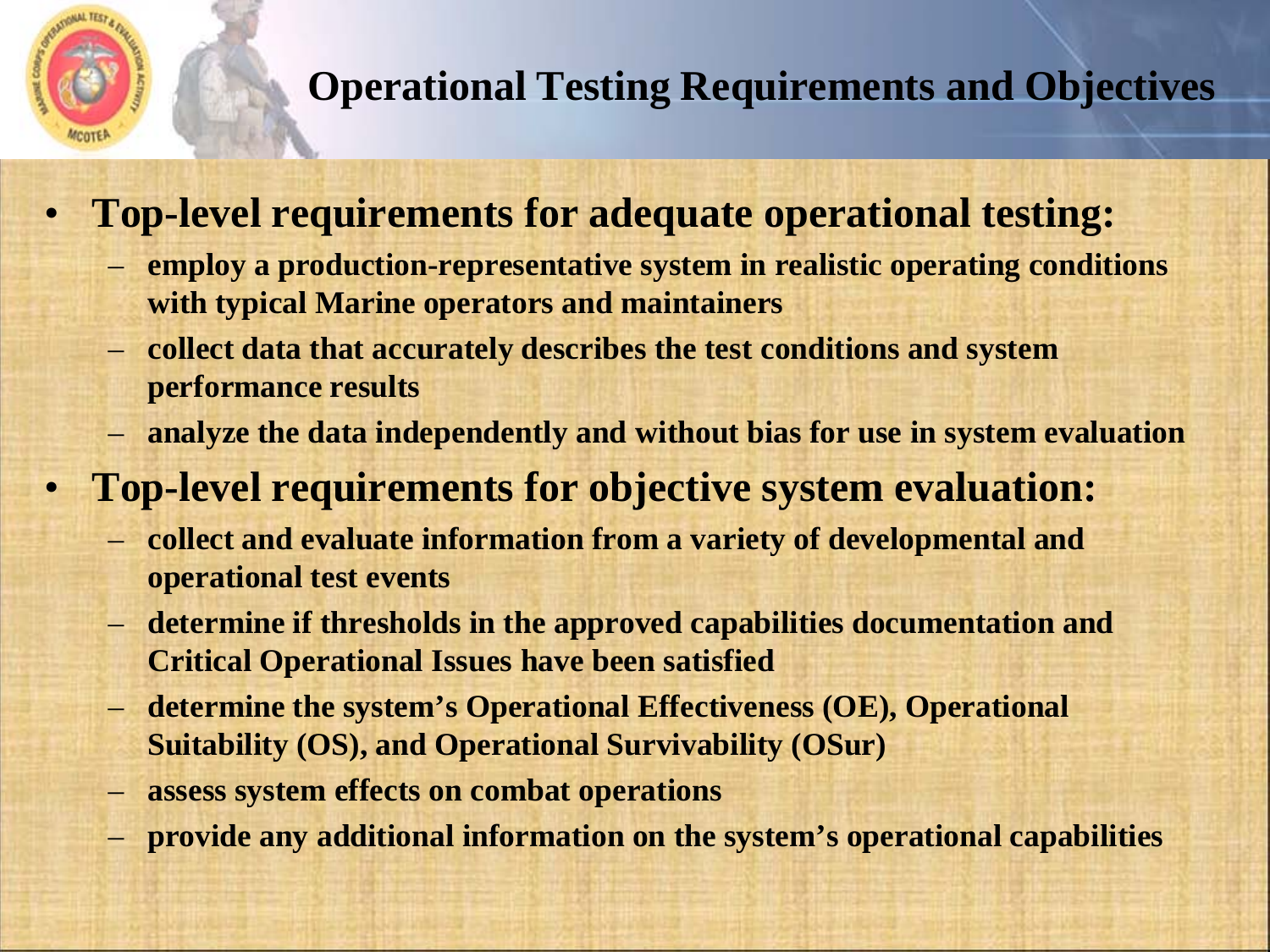

#### **Budget Impacts on Test and Training**

 **Continue coordination with Program Managers (SuT & TRNG) and Training & Education Command (TECOM) in development of test resource assets that supports future training with the new SuT.**

#### **Realistic Targets**

**REMTT –***Full Scale 3D Realistic Electro-Magnetic Threat Tarfet*

- **TVST-** *Full Scale 2.5D Threat Vehicle Surrogate Target*
- **RLCT-** *Full Scale 2.5 Realistic Low Cost Target*

#### **Instrumentation**

- **POESIS –** *Portable Oceanographic Environmental Sensor Instrumentation System***: Surf Arrays; Wave Buoys, Digital Weather Stations, Low Light Video – RF / integrated to single command suite.**
- **FOFTI –** *Force-On-Force Test Instrumentation***: Laser engagement system for armored vehicle systems and supports gunner/crew training**  15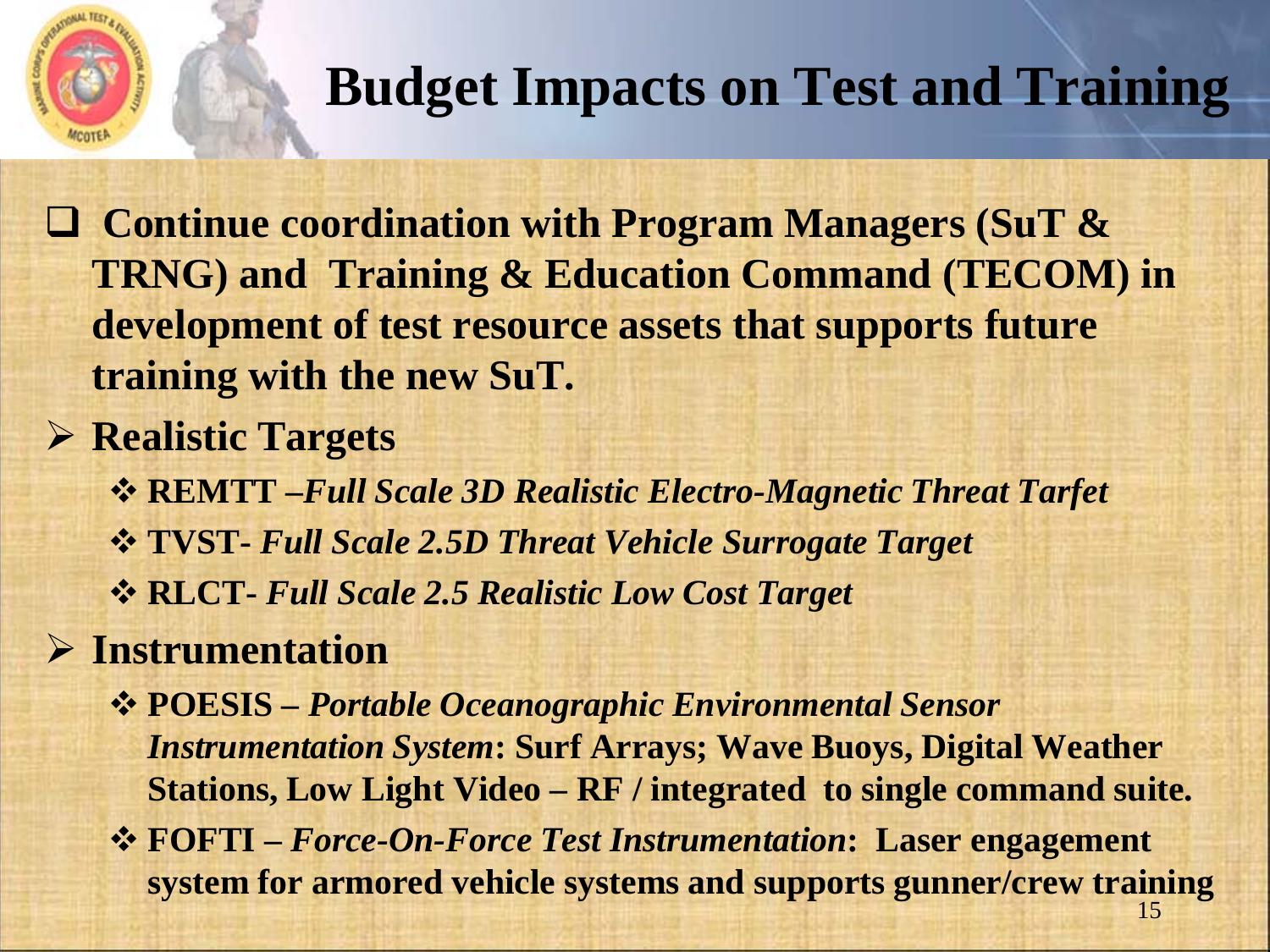

# • **Questions?**

## **Semper Fidelis!**